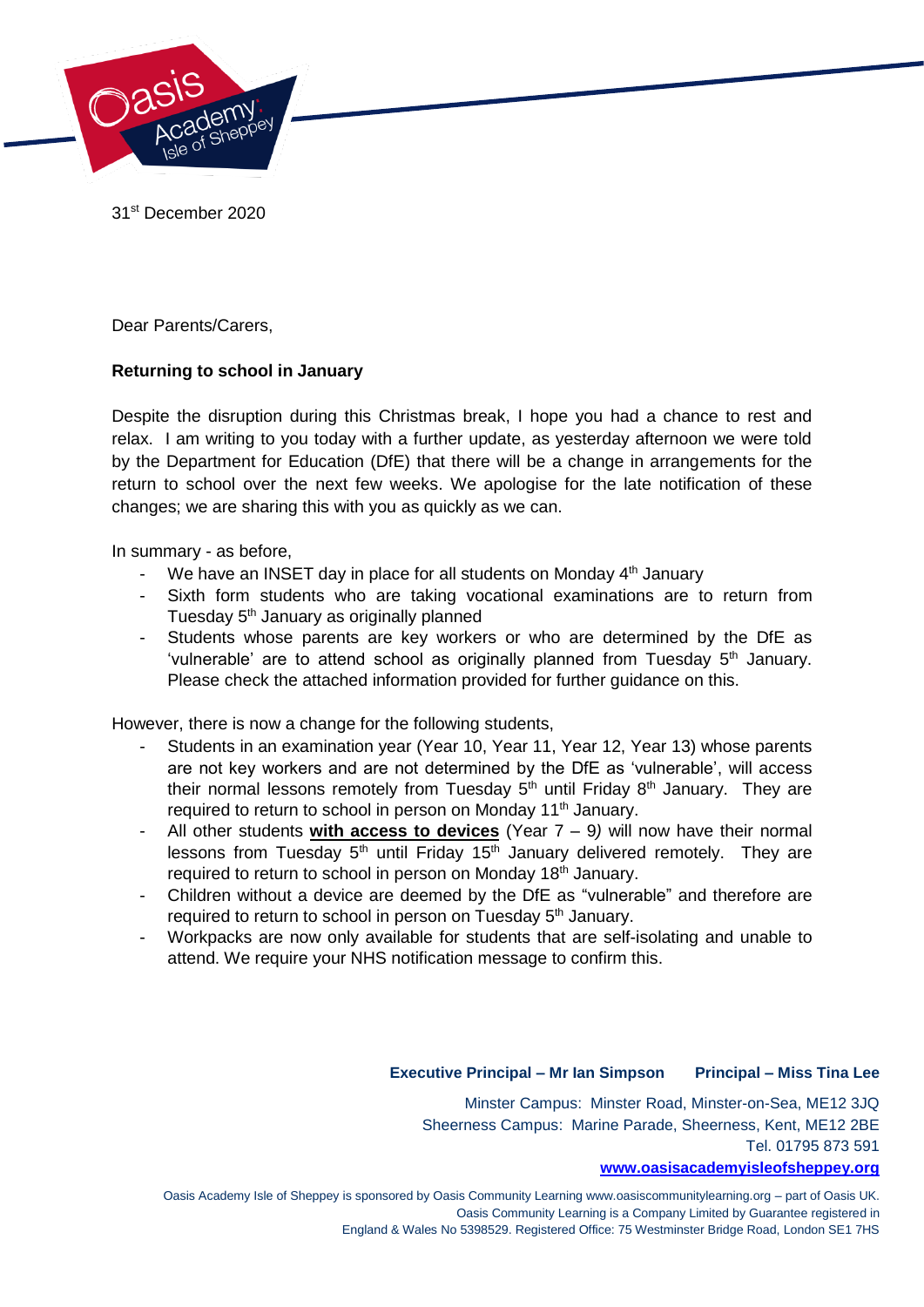

The DfE has explained that the purpose of this change is for two reasons:

- 1. To create a bigger gap of time between young people mixing at Christmas and returning to school, reducing the risk of those who have Covid-19 but no symptoms of sharing the infection
- 2. To allow schools more time to set up Covid-19 testing for students. The reason for more testing is that it will mean that it will be possible to identify those with the virus but without symptoms so that they can self-isolate, minimising the spread of the virus and the disruption caused.

## **Covid-19 testing within school**

We are currently developing our plans for delivering Covid-19 testing for both students and staff. We will be in touch with you again next week when we know more about our local arrangements, and how we will gather your permission and consent for your child to be tested ahead of them returning to school. We will also explain arrangements for those who do not consent to the testing.

It is of the upmost importance that we plan, implement and then assess how best we can deliver Covid-19 testing within school. To do this we will take the next fortnight to ensure everything is in place, and that we have received your consent. Please note therefore, that we will not be testing any young people before Monday 18<sup>th</sup> January.

#### **What do I do now?**

If you are a key worker or your young person meets the DfE criteria listed in the guidance provided with this letter, and they are well and do not have any Covid-19 symptoms (or are in a self-isolation period due to a confirmed case of Covid-19), please ensure that they attend school from Tuesday 5<sup>th</sup> January.

If your young person is not eligible to come to school next week, please check the following sections on Free School Meals and Access to Remote Learning.

#### **Free School Meals**

If your young person receives free school meals, but they are not eligible to come to school next week (only children of key workers or those deemed 'vulnerable' are eligible), then they will be able to collect a hamper from next Tuesday from the Academy.

#### **Executive Principal – Mr Ian Simpson Principal – Miss Tina Lee**

Minster Campus: Minster Road, Minster-on-Sea, ME12 3JQ Sheerness Campus: Marine Parade, Sheerness, Kent, ME12 2BE Tel. 01795 873 591

#### **[www.oasisacademyisleofsheppey.org](http://www.oasisacademyisleofsheppey.org/)**